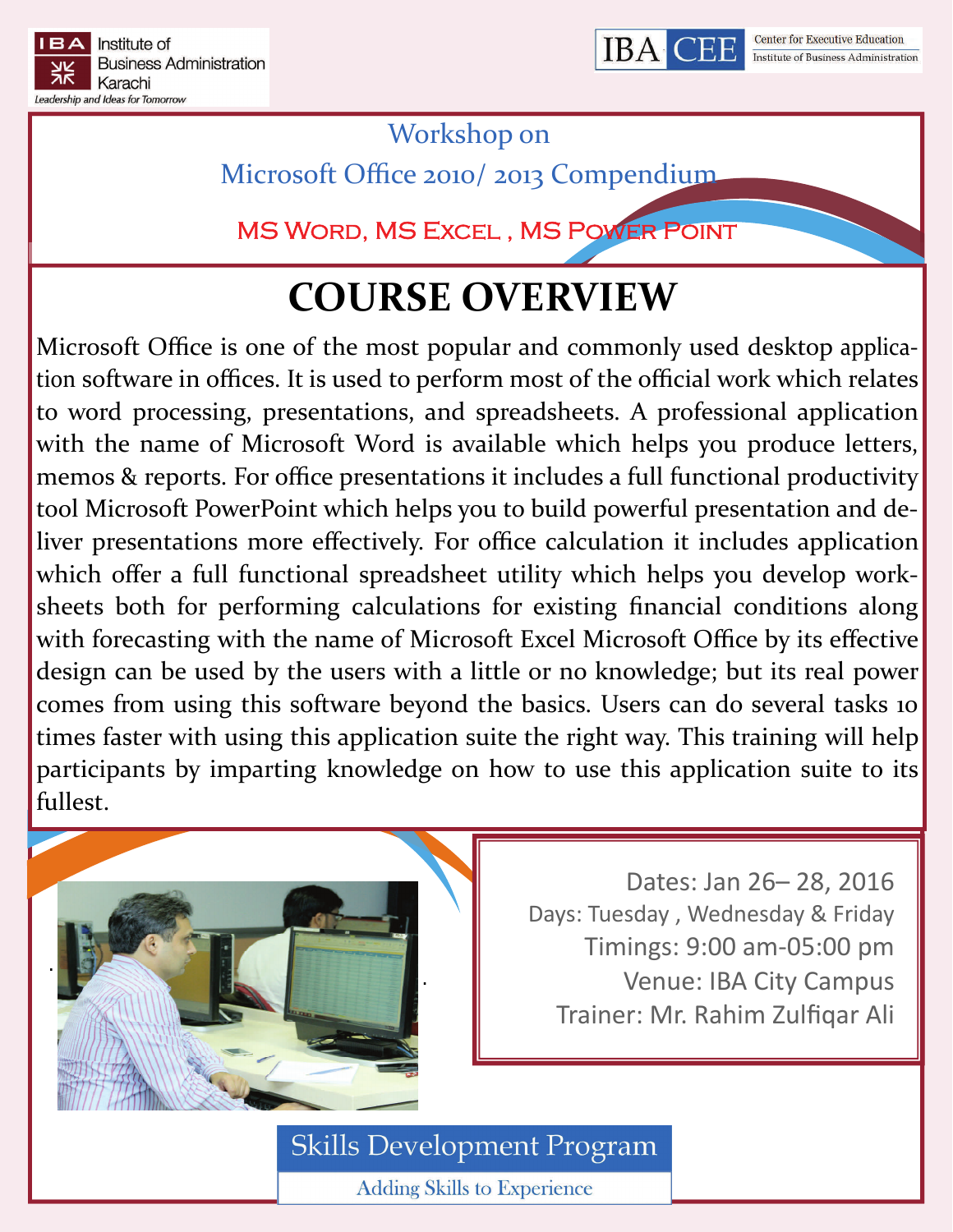

### **COURSE OUTLINE**

### **Microsoft Word**

- Exploring new features
- Get control of document
- Create and customize a table of contents
- Word 2010 tips and techniques
- Keyboard Shortcuts
- Smart Graphics
- Mail Merge
- Proofing Documents
- Printing and previewing documents

## **Microsoft PowerPoint**

- Exploring new features
- Presentation tips and tricks
- Spice of special objects
- Sound, Animation & Movies
- Direct Actions with Action Buttons and Hyperlinks
- Create your own look with Master Slide
- The final touch
- Prepare to present

## *Microsoft Excel*

- *• Excel working rules*
- *• Tips and tricks to EXCELerate the work*
- *• Formulas and Functions*
- *• Working with Multiple Worksheets & Workbooks (Links)*
- *• Consolidation*
- *• Formatting with conditions*
- *• Printing & viewing*
- *• Secure Files, Workbooks & Worksheets*
- *• "What If?" Utilities*
- *• Importing & Exporting Data*
- *• Database and list management*

## **Trainer's Profile**

**Rahim Zulfiqar Ali** is one of the Youngest Microsoft Excel Corporate Trainer in Pakistan. He is teaching

Microsoft Excel for the last 5.5 years. Rahim believes in continue to grow, strive to remain as adaptable,

Motivated and responsive to his excel users

- Microsoft Office Specialist (MOS) EXPERT in Excel 2010 / 2013.
- Cleared Microsoft exams 77‐420, 77‐427 & 77‐428.
- The First Pakistani to complete all Excel 2013 Microsoft Certifications in 2015.
- Founder & Chief Spreadsheet Officer at ExcelBasement.org
- 3rd in Pakistan & Top 20 in World ‐ BrainBench.com Excel Rankings.
- Associate Corporate Trainer (Excel) at Learning Minds Group (LMG)
- Visiting Faculty at Institute of Business Administration (IBA) for MS Excel
- Expertise in creating Dashboard Reports, Financial Models, PowerPivot, Advanced & Complex formulas in Microsoft Excel.
- Representing as Community Partner at modeloff.com in yearly competition of World Financial Modeling Championship.
- Successfully completed "Excel 2013 Power BI Fundamentals" course from Microsoft Virtual Academy.

### **Who Should Attend?**

This hands‐on course will focus on the intermediate + advanced concepts of this application suite. It is beneficial for those who are using Office 2010 or Office 2013 and want to move their expertise to the next level. It is assumed that the participants have at-least basic knowledge of this application suite.

This hands‐on course will focus on the intermediate + advanced concepts of this application suite. It is beneficial for those who are using Office 2010 or Office 2013 and want to move their expertise to the next level. It is assumed that the participants have at-least basic knowledge of this application suite.

Website: http://cee.iba.edu.pk/